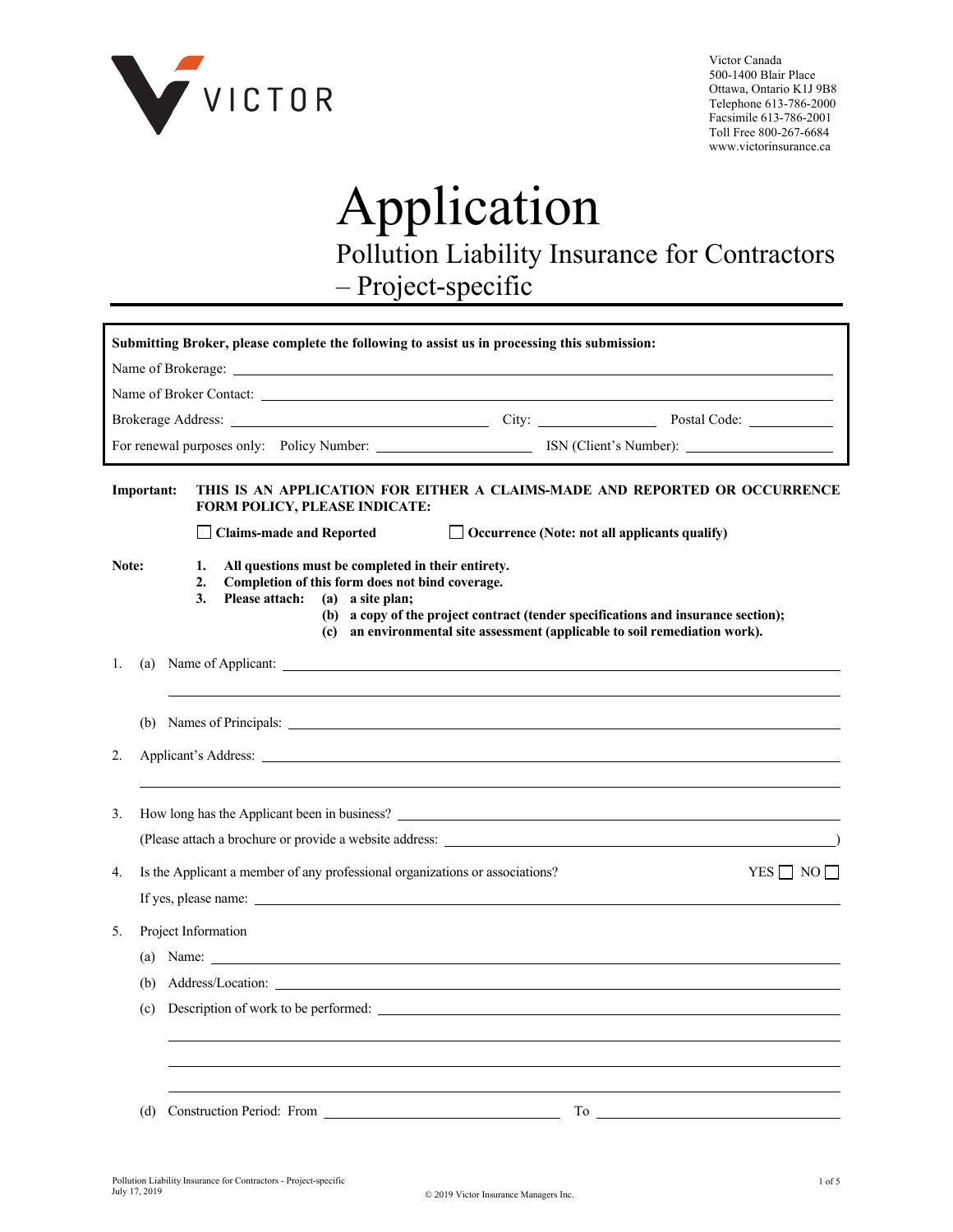6. Project Participants (Names)

Owner:

Project/Construction Manager:

General Contractor:

- 7. Total Estimated Project Value: \$\_\_\_\_\_\_\_\_\_\_\_\_\_\_\_\_\_\_\_\_\_\_\_\_\_\_\_\_\_\_ (Complete cost breakdown below.)
- 8. Operation and Cost Breakdown

| <b>Environmental Operations</b>            | <b>Estimated Costs</b> | <b>Estimated Percentage Sublet</b> |
|--------------------------------------------|------------------------|------------------------------------|
| Asbestos/Lead<br>Abatement:                | \$                     | $\frac{0}{0}$                      |
| Mould                                      | \$                     | $\frac{0}{0}$                      |
| Barrier/Liner Contractors                  | \$                     | $\frac{0}{0}$                      |
| Dredging                                   | \$                     | $\frac{0}{0}$                      |
| <b>Emergency Haz Material Cleanup</b>      | \$                     | $\frac{0}{0}$                      |
| Groundwater Sampling                       | \$                     | $\frac{0}{0}$                      |
| Groundwater Treatment and Recovery         | \$                     | $\frac{0}{0}$                      |
| Haz Material Cleanup, Soil Excavation      | \$                     | $\frac{0}{0}$                      |
| Hydrocarbon or Chemical Recycling/Recovery | \$                     | $\frac{0}{0}$                      |
| Mobile Incinerators                        | \$                     | $\frac{0}{0}$                      |
| On-site Haz Waste Treatment                | \$                     | $\%$                               |
| PCB Oil/Equipment Retrofill and Removal    | \$                     | $\frac{0}{0}$                      |
| Soil Sampling                              | \$                     | $\%$                               |
| Tank Removal/Installation                  | \$                     | $\frac{0}{0}$                      |
| Waste Storage                              | \$                     | $\%$                               |
| Other (explain)                            | \$                     | $\frac{0}{0}$                      |
| Other (explain)                            | \$                     | $\%$                               |

| <b>Non-Environmental Operations</b>               | <b>Estimated Costs</b> | <b>Estimated Percentage Sublet</b> |
|---------------------------------------------------|------------------------|------------------------------------|
| Carpentry                                         | \$                     | $\frac{0}{0}$                      |
| <b>Construction Management</b>                    | \$                     | $\frac{0}{0}$                      |
| Demolition/Dismantling                            | \$                     | $\frac{0}{0}$                      |
| Drilling                                          | \$                     | $\frac{0}{0}$                      |
| Electrical                                        | \$                     | $\frac{0}{0}$                      |
| Excavation (Non Haz)/Grading                      | \$                     | $\frac{0}{0}$                      |
| General Contracting                               | \$                     | $\frac{0}{0}$                      |
| Home Builders, Developers                         | \$                     | $\frac{0}{0}$                      |
| HVAC/Mechanical                                   | \$                     | $\frac{0}{0}$                      |
| Industrial Cleaners (incl. Sewer/Septic)          | \$                     | $\frac{0}{0}$                      |
| Insulation                                        | \$                     | $\frac{0}{0}$                      |
| Logging                                           | \$                     | $\frac{0}{0}$                      |
| Masonry/Concrete                                  | \$                     | $\frac{0}{0}$                      |
| Marine                                            | \$                     | $\frac{0}{0}$                      |
| Oil Lease                                         | \$                     | $\frac{0}{0}$                      |
| Operations and Maintenance                        | \$                     | $\frac{0}{0}$                      |
| Painting                                          | \$                     | $\frac{0}{0}$                      |
| Pesticide, Herbicide, Fungicide, Fertilizer appl. | \$                     | $\frac{0}{0}$                      |
| Pipeline Construction/Cleaners                    | \$                     | $\frac{0}{0}$                      |
| Plumbing                                          | \$                     | $\frac{0}{0}$                      |
| Roofing                                           | \$                     | $\frac{0}{0}$                      |
| <b>Steel Erection</b>                             | \$                     | $\frac{0}{0}$                      |
| <b>Street and Road Construction</b>               | \$                     | $\frac{0}{0}$                      |
| Other (explain)                                   | \$                     | $\frac{0}{0}$                      |
| Other (explain)                                   | \$                     | $\frac{0}{0}$                      |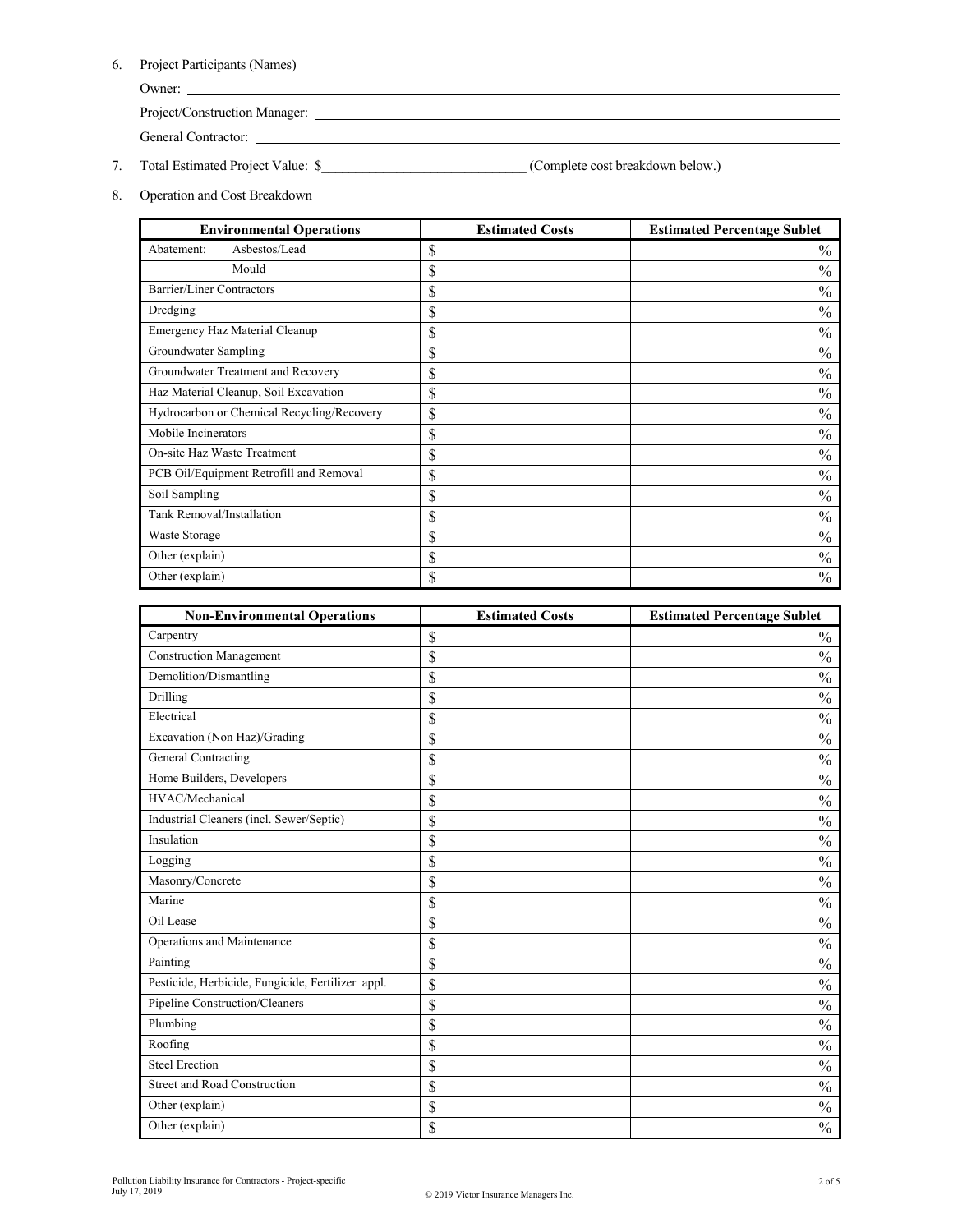9. Will this project be bonded? YES  $\Box$  NO  $\Box$ 

If yes, with what company?

10. Please list below the Project Manager's/General Contractor's five largest projects (current or completed) during the last 36 months:

| Name                                                                                                                                                                                                                                                                                                          | Location                                                                                                              | Revenue            | Services Provided |                             |  |  |  |  |
|---------------------------------------------------------------------------------------------------------------------------------------------------------------------------------------------------------------------------------------------------------------------------------------------------------------|-----------------------------------------------------------------------------------------------------------------------|--------------------|-------------------|-----------------------------|--|--|--|--|
|                                                                                                                                                                                                                                                                                                               |                                                                                                                       |                    |                   |                             |  |  |  |  |
| 11. Identify all contractors performing work under the contract to be covered under this policy including services being<br>provided. Note: only those entities provided by schedule and approved by the underwriter will be scheduled onto this<br>policy. (Use an additional sheet if more room is needed.) |                                                                                                                       |                    |                   |                             |  |  |  |  |
| 12. Does the Applicant ask subcontractors to show evidence of environment liability insurance?                                                                                                                                                                                                                |                                                                                                                       |                    |                   | $YES \Box NO \Box$          |  |  |  |  |
| 13. Other insurance for the project:                                                                                                                                                                                                                                                                          |                                                                                                                       |                    |                   |                             |  |  |  |  |
|                                                                                                                                                                                                                                                                                                               | Carrier                                                                                                               | Limits             |                   | Deductible                  |  |  |  |  |
| General Liability:                                                                                                                                                                                                                                                                                            |                                                                                                                       |                    |                   |                             |  |  |  |  |
| Automobile:                                                                                                                                                                                                                                                                                                   |                                                                                                                       |                    |                   |                             |  |  |  |  |
| Professional Liability:                                                                                                                                                                                                                                                                                       | <u> 1989 - Johann Barbara, martin amerikan basar dan berasal dan berasal dalam basar dalam basar dalam basar dala</u> |                    |                   |                             |  |  |  |  |
| Wrap-Up Liability:                                                                                                                                                                                                                                                                                            |                                                                                                                       |                    |                   |                             |  |  |  |  |
| 14. Limit of liability required:<br>$\Box$ \$1,000,000                                                                                                                                                                                                                                                        | $\Box$ \$2,000,000                                                                                                    | $\Box$ \$5,000,000 |                   | Other: $\sqrt{\phantom{a}}$ |  |  |  |  |
| $\Box$ \$5,000<br>15. Deductible required:                                                                                                                                                                                                                                                                    | $\Box$ \$10,000                                                                                                       | \$25,000           |                   | Other: $\sqrt{\phantom{a}}$ |  |  |  |  |
| 16. Completed Operations Period:                                                                                                                                                                                                                                                                              | $\Box$ 12 months<br>$\mathsf{L}$                                                                                      | 24 months          |                   |                             |  |  |  |  |
| 17. Loss Experience                                                                                                                                                                                                                                                                                           |                                                                                                                       |                    |                   |                             |  |  |  |  |
| (a) Have any claims been previously made against the Applicant or reported under any other Contractors Pollution<br>Policies?                                                                                                                                                                                 |                                                                                                                       |                    |                   | $YES \Box NO \Box$          |  |  |  |  |
| If yes, please provide details including (a) the date when the claim was made; (b) the date the incident, giving rise to<br>the claim, took place; (c) the nature of the claim; (d) the amount paid or estimated may be paid; and (e) the current<br>status.                                                  |                                                                                                                       |                    |                   |                             |  |  |  |  |
|                                                                                                                                                                                                                                                                                                               |                                                                                                                       |                    |                   |                             |  |  |  |  |
|                                                                                                                                                                                                                                                                                                               |                                                                                                                       |                    |                   |                             |  |  |  |  |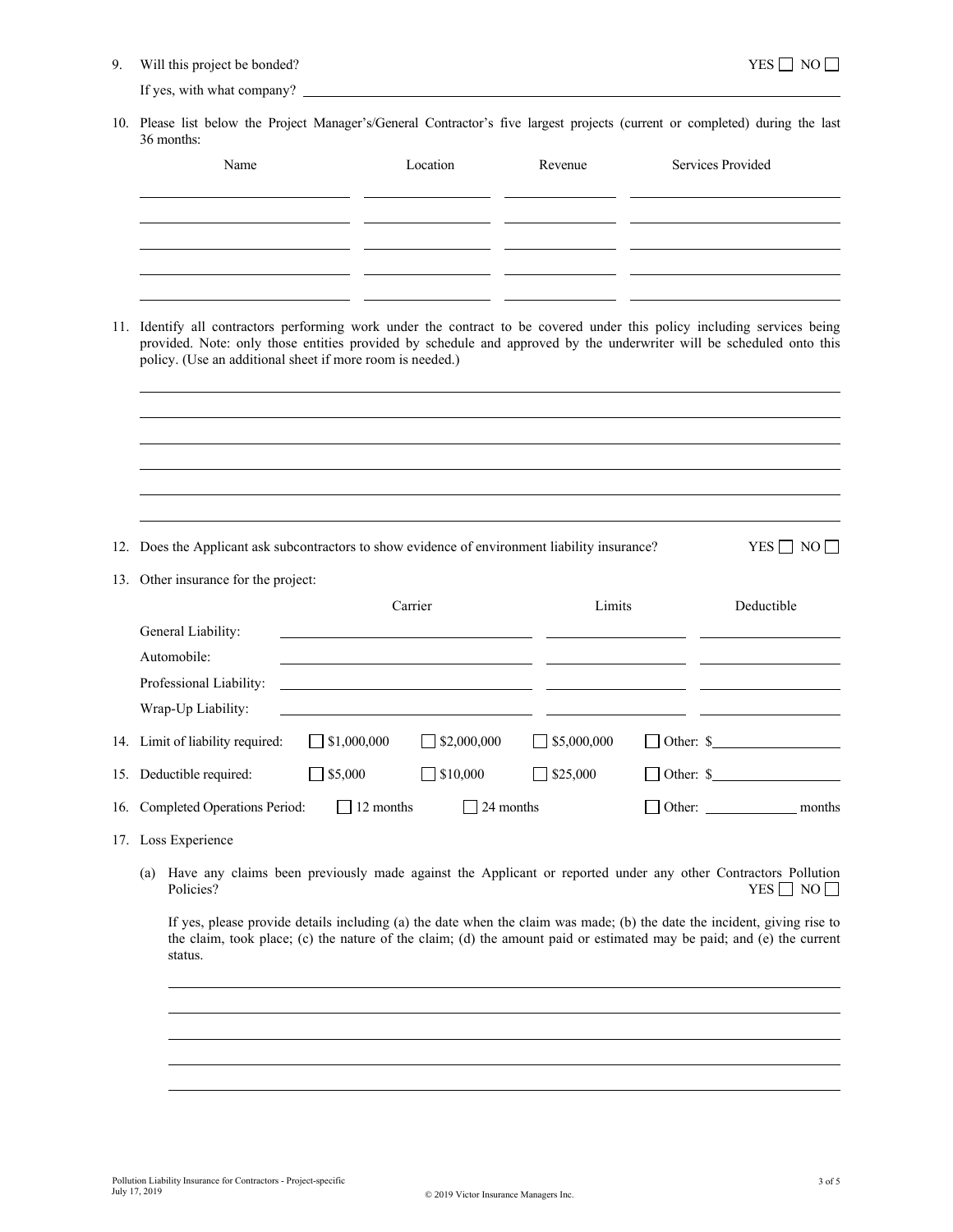|  | (b) | Is the Applicant aware of any fact, circumstance or situation which could result in a claim being made against the<br>Applicant or any other person/entity for whom coverage is being sought? | $YES \Box NO \Box$ |  |
|--|-----|-----------------------------------------------------------------------------------------------------------------------------------------------------------------------------------------------|--------------------|--|
|  |     | <u> 1989 - Johann Stoff, amerikansk politiker (* 1908)</u><br>18. Has any insurer ever cancelled, declined or refused to renew or issue insurance of the type applied for? YES NO             |                    |  |
|  |     | ,我们也不会有什么。""我们的人,我们也不会有什么?""我们的人,我们也不会有什么?""我们的人,我们也不会有什么?""我们的人,我们也不会有什么?""我们的人<br>19. General Information                                                                                   |                    |  |
|  | (a) | Does the Applicant or has the Applicant ever operated under a different name?                                                                                                                 | $YES \Box NO \Box$ |  |
|  | (b) | Have there been any claims against any of those entities named in (a) above?                                                                                                                  | $YES \Box NO \Box$ |  |
|  | (c) | Does the Applicant have a written Health and Safety Manual for all employees?                                                                                                                 | $YES \Box NO \Box$ |  |
|  | (d) | Does the Applicant have a written Spill Prevention, Control and Containment Plan?                                                                                                             | $YES \Box NO \Box$ |  |
|  | (e) | What protocol is in place for the handling, temporary storage and protection from weather of waste materials at a job<br>site?                                                                |                    |  |
|  | (f) | Does the Applicant select or recommend storage, landfill or disposal locations for waste materials on behalf of the<br>client?                                                                | $YES \Box NO \Box$ |  |
|  | (g) | Does the Applicant confirm that the location is licensed to accept the waste materials?                                                                                                       | $YES \Box NO \Box$ |  |
|  |     | 20. Incidental Transit Information                                                                                                                                                            |                    |  |
|  | (a) | Total number of vehicles hauling contaminated materials?                                                                                                                                      |                    |  |
|  |     | (ii) over $4,500 \text{ kg}$ :<br>$4,500$ kg or less:<br>(i)                                                                                                                                  |                    |  |
|  | (b) | What type of contaminated materials is hauled?                                                                                                                                                |                    |  |
|  |     |                                                                                                                                                                                               |                    |  |
|  | (c) | How is the cargo transported?                                                                                                                                                                 |                    |  |
|  |     | Container<br>$\Box$ Bulk                                                                                                                                                                      |                    |  |
|  | (d) | How often and for what types of projects does the Applicant assume responsibility for transportation?                                                                                         |                    |  |
|  | (e) | How often does the Applicant hire third party transportation companies to haul contaminated materials on the Applicant's<br>behalf?                                                           |                    |  |
|  | (f) | Does the Applicant have a Vehicle Maintenance Program in place for all vehicles?                                                                                                              | $YES \Box NO \Box$ |  |